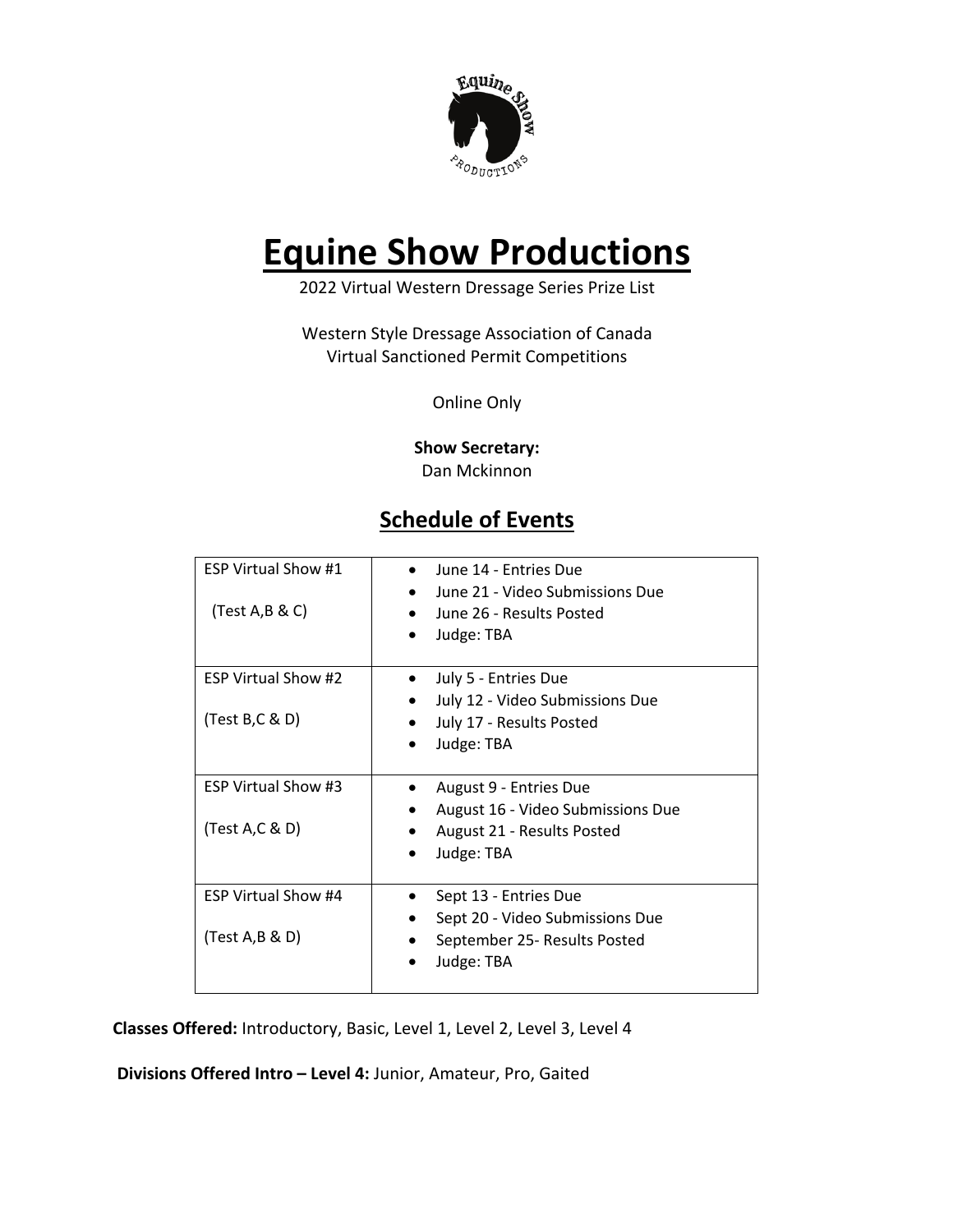**Class Fees:** \$30.00 per test

**Administration Fee:** \$10 per horse per show

Virtual Admin Fee to WSDAC \$10 per Horse / Rider (Only applies to WSDAC members submitting for national points)

## **GENERAL RULES AND INFORMATION:**

- 1. **REQUIREMENTS:** WSDAC Membership and WSDAC horse registration are required in order to submit to WSDAC for WSDAC National Points and Lifetime Horse Performance Points.
- 2. **HELMETS:** Recommended for ALL competitors when mounted.
- 3. **SHOW RING:** Introductory and Basic Level tests shall be held in the 20X40m ring. Level 1-4 shall be held in the 20x60 ring. Minor variances must be approved prior to video submission.
- 4. ALL Entries may be subject to an administration/service fees as listed on the entry form and in this prize list.
- 5. **ENTRY FEE POLICY:** Entries shall be received within the opening and closing dates of each show. NO REFUND of entries will be given without a Medical/Veterinary Certificate (refunds will be less an administration fee of \$10) before or after the closing date. For any changes/cancellations please reply back to equineshowproductions@gmail.com
- 6. **AWARDS:** Ribbons to 6th in all Classes. Highpoint awards given to JR, Amateur, Pro for sanctioned classes only. Show management has the right to change awards or add awards to each show. Management will post any further incentive prizes at the time of show. Year-end awards details outlined below.
- 7. **RULES:** All video submissions must comply with ALL guidelines set out in the WSDAC Rulebook. Western Style Dressage Association of Canada rules and tests are used at this competition. Both available at http://westernstyledressage.ca
- 8. **ENTRIES:** to be submitted online and a link will be provided at time of entry. PayPal/major credit card for payment. Entries will be considered accepted when full payment has been received.
- 9. **VIDEO SUBMISSION:** Videos are to be uploaded to your own YouTube account. If you do not have a YouTube account, you may provide a link to your google drive or something equivalent for ESP to upload to YouTube for judging.